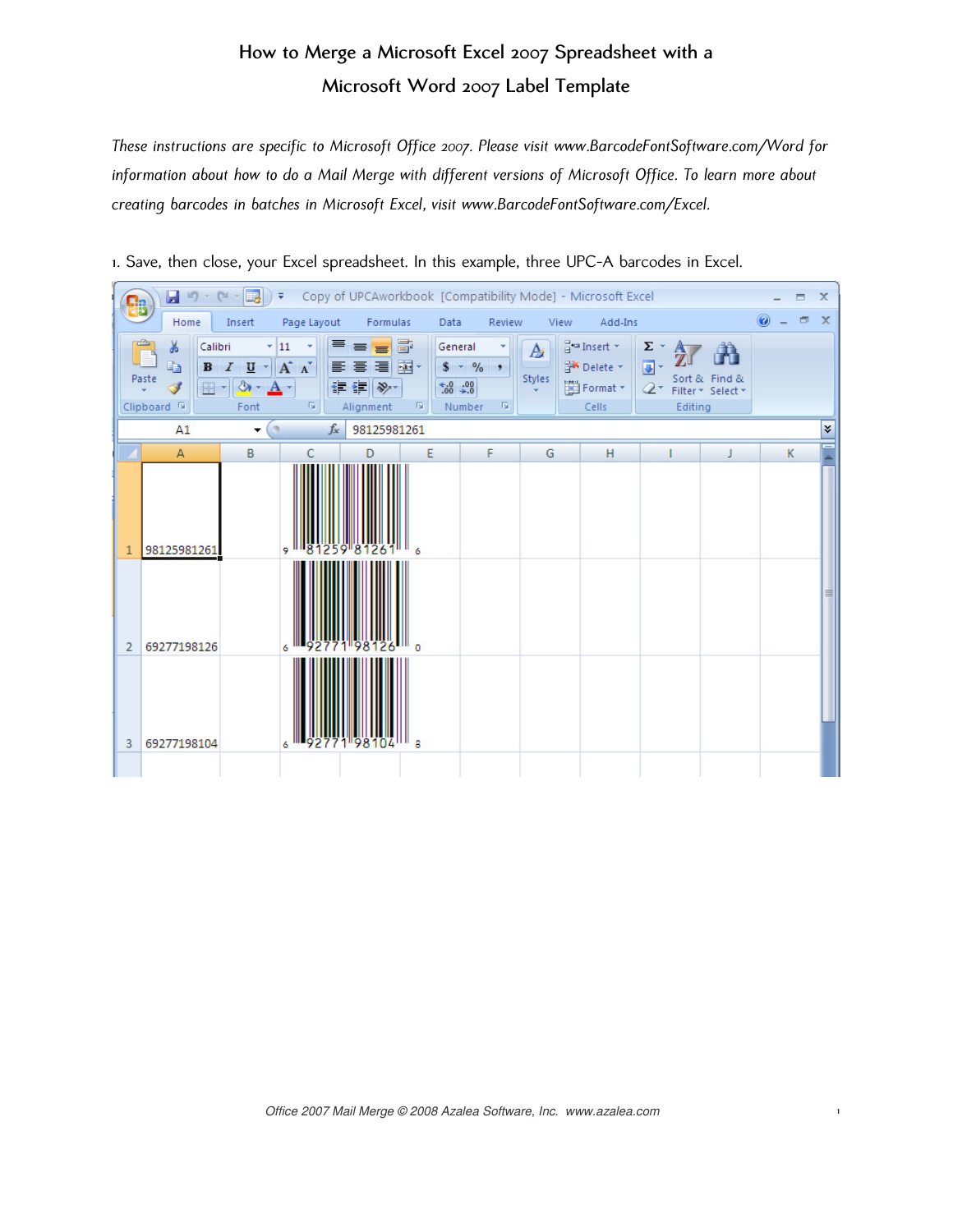2. Open a new Microsoft Word document. On the Mailings tab from the home screen in Word, choose 'Start Mail Merge' and then 'Labels'.



5. Choose any label template. If the existing dimensions suit your label needs, click 'OK'. If you need to customize label dimensions, click 'details.' This will let you edit your own template. Click OK when your editing is complete.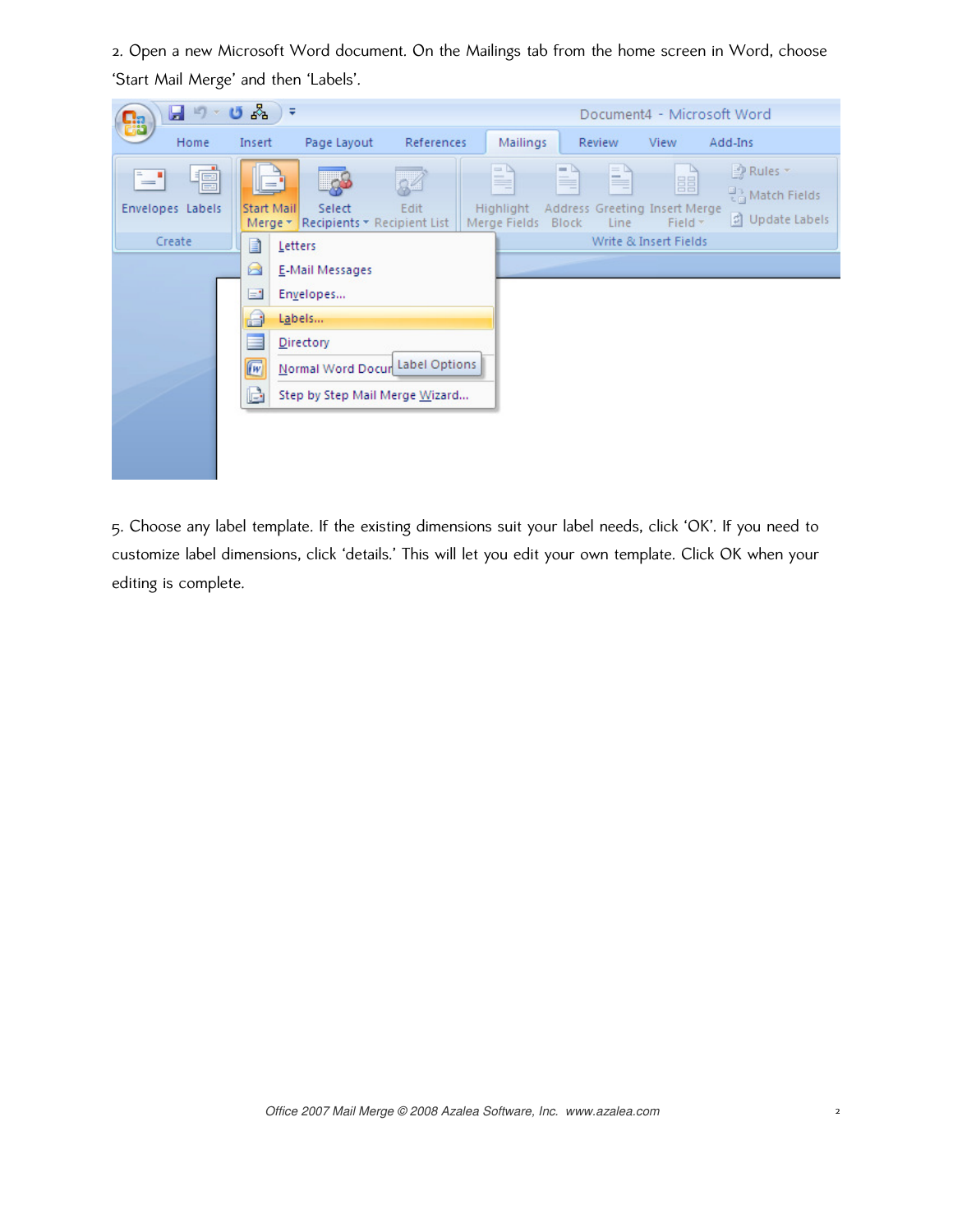| <b>Custom laser Barcode information</b> |                                                  |                                               |                            |                     |  |  |  |  |  |
|-----------------------------------------|--------------------------------------------------|-----------------------------------------------|----------------------------|---------------------|--|--|--|--|--|
| Preview                                 |                                                  |                                               |                            |                     |  |  |  |  |  |
|                                         | Side margins                                     |                                               |                            |                     |  |  |  |  |  |
|                                         | Horizontal pitch-<br>Top margin 1                |                                               |                            |                     |  |  |  |  |  |
|                                         | Width<br>Vertical pitch<br>Number down<br>Height |                                               |                            |                     |  |  |  |  |  |
|                                         |                                                  |                                               | Number across <sup>.</sup> |                     |  |  |  |  |  |
| Label name:                             |                                                  | Barcode                                       |                            |                     |  |  |  |  |  |
| Top margin:                             | 0"                                               | ۸<br>v                                        | Label height:              | ۸<br>1.5"<br>v      |  |  |  |  |  |
| Side margin:                            | ο"                                               | ۰<br>v                                        | Label width:               | ۰<br>2.4"<br>v      |  |  |  |  |  |
| Vertical pitch:                         | 1.5"                                             | ۰<br>÷                                        | Number across:             | ۰<br>3<br>v         |  |  |  |  |  |
| Horizontal pitch:                       | 2.4"                                             | ۰<br>v                                        | Number down:               | ۸<br>6<br>v         |  |  |  |  |  |
| Page size:                              |                                                  | Letter $(8 \frac{1}{2} \times 11 \text{ in})$ |                            |                     |  |  |  |  |  |
| Page width:                             | 8.5"                                             | $\hat{\mathcal{L}}$                           | Page Height:               | 11"<br>×.<br>$\sim$ |  |  |  |  |  |
| Cancel<br>ОК                            |                                                  |                                               |                            |                     |  |  |  |  |  |

When working with UPC barcodes, we suggest that you print UPC barcodes onto full sheet 8.5" x 11" labels and have the resulting labels cut or do it yourself. Pre-cut labels aren't made specifically for UPCs, which have larger dimensional requirements than many other barcode types.

6. Choose the Mailings tab again and this time pick the Mail Merge Wizard; choose 'Labels' once again, followed by 'Use the Current Document' in step 2. This way you're using the template you made or chose.

| <b>Mail Merge</b>                            |  |  |  |  |  |  |  |  |
|----------------------------------------------|--|--|--|--|--|--|--|--|
| <b>Select document type</b>                  |  |  |  |  |  |  |  |  |
| What type of document are you<br>working on? |  |  |  |  |  |  |  |  |
| O Letters                                    |  |  |  |  |  |  |  |  |
| $\bigcirc$ E-mail messages                   |  |  |  |  |  |  |  |  |
| ◯ Envelopes                                  |  |  |  |  |  |  |  |  |
| O Labels                                     |  |  |  |  |  |  |  |  |
| O Directory                                  |  |  |  |  |  |  |  |  |
| Labels                                       |  |  |  |  |  |  |  |  |
| Print address labels for a group<br>mailing. |  |  |  |  |  |  |  |  |
| Click Next to continue.                      |  |  |  |  |  |  |  |  |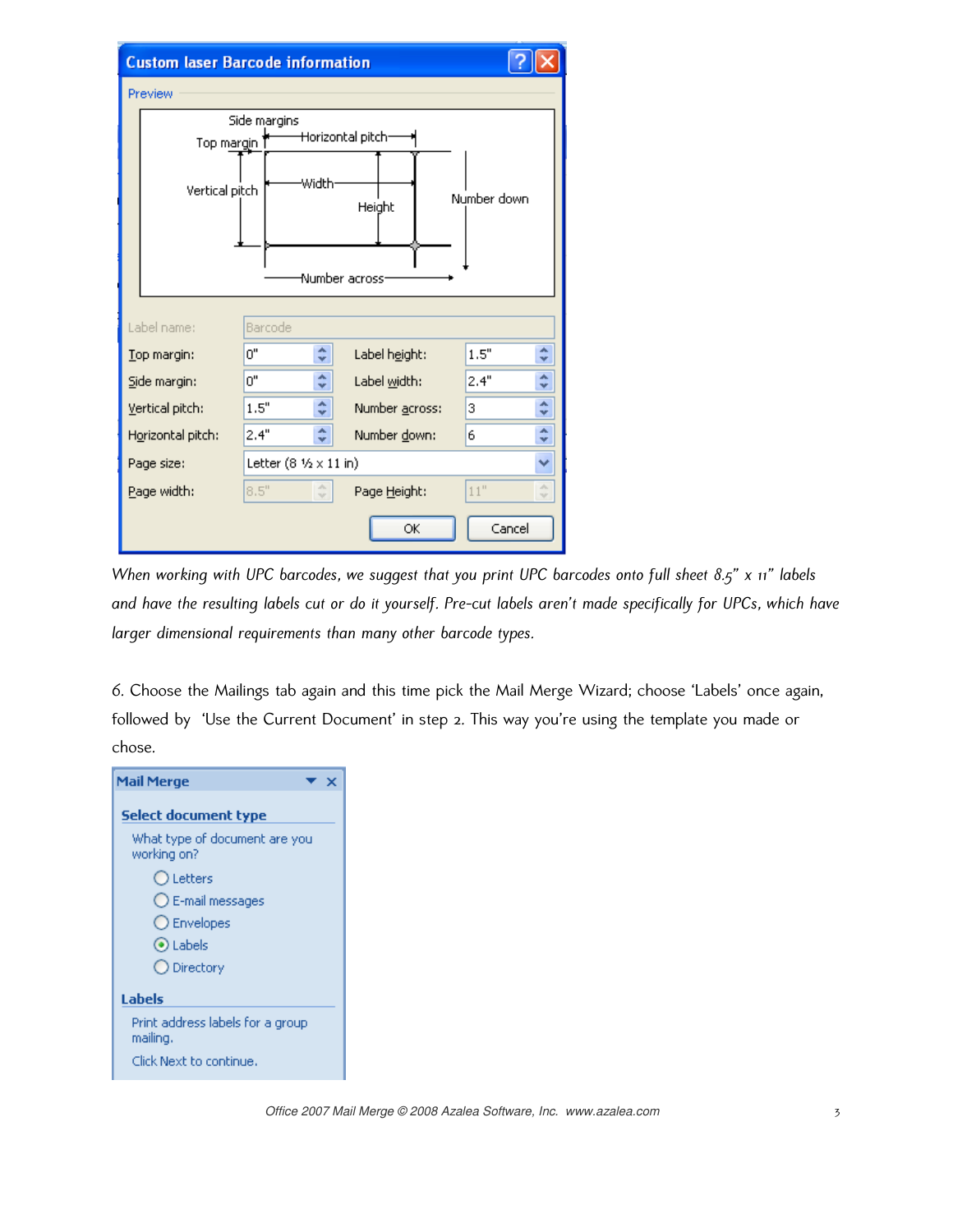7. Next, select your "recipients". Since we're adapting the mail merge to suit our needs, "recipients" here refers to cells of information contained in an Excel spreadsheet. Choose 'Browse' and select the Excel file that you created for Step 1.



8. Select whichever sheet contains the barcodes. Click OK.

| <b>Select Table</b>                                       |             |                     |                     |       |  |  |  |
|-----------------------------------------------------------|-------------|---------------------|---------------------|-------|--|--|--|
| Name                                                      | Description | Modified            | Created             | Type  |  |  |  |
| <b>ED</b> Sheet1\$                                        |             | 2/7/2008 6:24:26 PM | 2/7/2008 6:24:26 PM | TABLE |  |  |  |
| <b>图</b> Sheet2\$                                         |             | 2/7/2008 6:24:26 PM | 2/7/2008 6:24:26 PM | TABLE |  |  |  |
| 圖 Sheet3\$                                                |             | 2/7/2008 6:24:26 PM | 2/7/2008 6:24:26 PM | TABLE |  |  |  |
|                                                           |             |                     |                     |       |  |  |  |
|                                                           |             | ШI                  |                     |       |  |  |  |
| Cancel<br>ОК<br>First row of data contains column headers |             |                     |                     |       |  |  |  |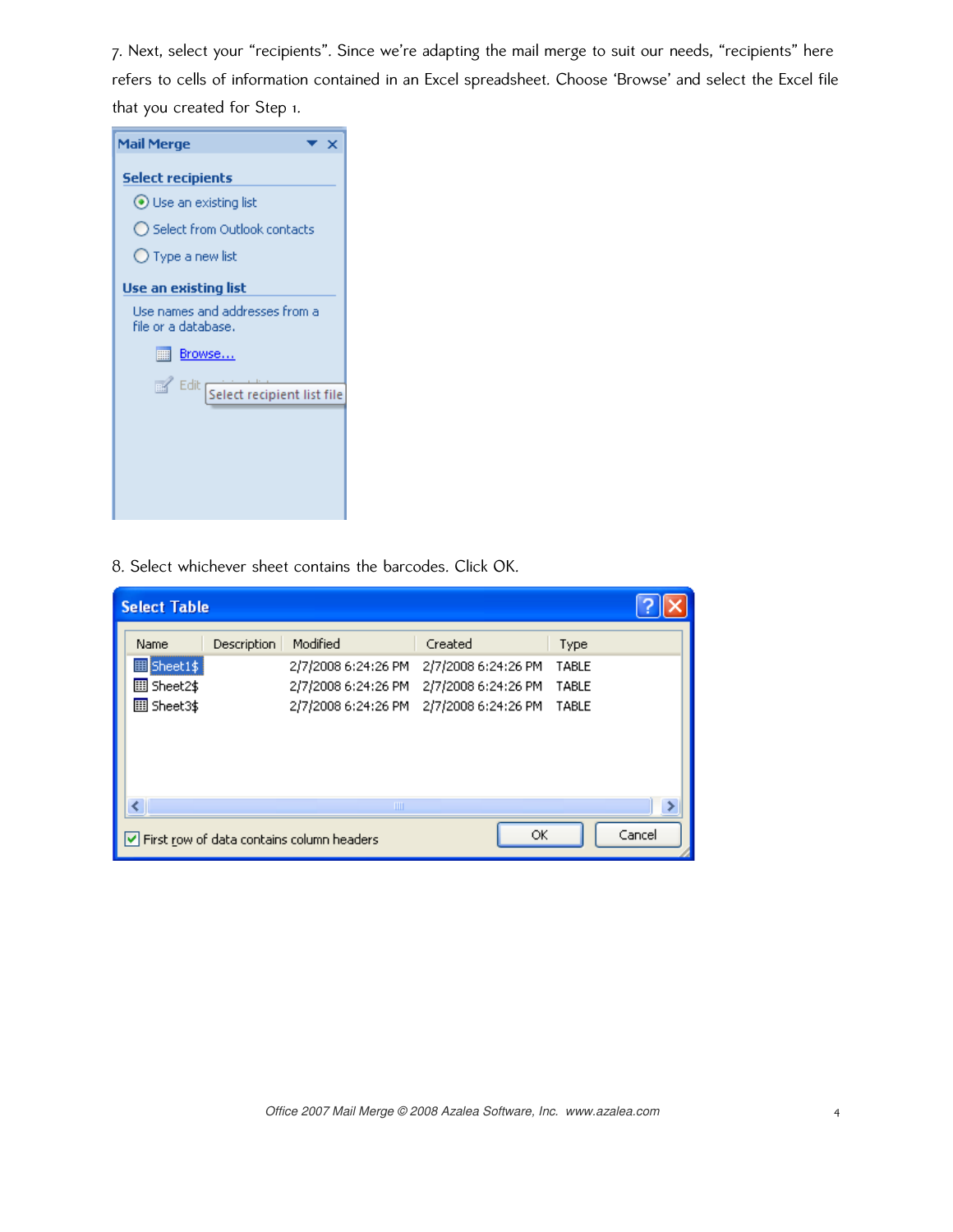9. Choose which barcode field you want to make your labels from. In this example, we're making many labels of a single barcode. To make labels of more than one barcode, choose them in this step. Click OK.

| <b>Mail Merge Recipients</b>                                                                                                                                                                                              |                                   |  |                    |  |  |  |    |  |
|---------------------------------------------------------------------------------------------------------------------------------------------------------------------------------------------------------------------------|-----------------------------------|--|--------------------|--|--|--|----|--|
| This is the list of recipients that will be used in your merge. Use the options below to add to or change your list. Use the<br>checkboxes to add or remove recipients from the merge. When your list is ready, click OK. |                                   |  |                    |  |  |  |    |  |
| F4<br>F <sub>5</sub><br>Data Source<br>98125981261<br>F <sub>2</sub><br>JkjlBCFJy81261qzZ<br>$\overline{\phantom{a}}$<br>$\overline{\phantom{a}}$                                                                         |                                   |  |                    |  |  |  |    |  |
| Copy of UPCAwork                                                                                                                                                                                                          | 69277198126<br>Z xgJCHHBy98126kzU |  |                    |  |  |  |    |  |
| Copy of UPCAwork<br>69277198104<br>ᢦ                                                                                                                                                                                      |                                   |  | Z xqJCHHBy98104sz\ |  |  |  |    |  |
| Copy of UPCAwork                                                                                                                                                                                                          |                                   |  |                    |  |  |  |    |  |
|                                                                                                                                                                                                                           |                                   |  |                    |  |  |  |    |  |
|                                                                                                                                                                                                                           |                                   |  |                    |  |  |  |    |  |
|                                                                                                                                                                                                                           |                                   |  |                    |  |  |  |    |  |
|                                                                                                                                                                                                                           |                                   |  |                    |  |  |  |    |  |
|                                                                                                                                                                                                                           |                                   |  |                    |  |  |  |    |  |
|                                                                                                                                                                                                                           |                                   |  |                    |  |  |  |    |  |
|                                                                                                                                                                                                                           |                                   |  |                    |  |  |  |    |  |
| Data Source                                                                                                                                                                                                               | Refine recipient list             |  |                    |  |  |  |    |  |
| Copy of UPCAworkbook.xls                                                                                                                                                                                                  | e↓ Sort                           |  |                    |  |  |  |    |  |
|                                                                                                                                                                                                                           | Filter                            |  |                    |  |  |  |    |  |
|                                                                                                                                                                                                                           |                                   |  |                    |  |  |  |    |  |
|                                                                                                                                                                                                                           | Find duplicates                   |  |                    |  |  |  |    |  |
|                                                                                                                                                                                                                           | Find recipient                    |  |                    |  |  |  |    |  |
|                                                                                                                                                                                                                           | Validate addresses                |  |                    |  |  |  |    |  |
| Edit<br>Refresh                                                                                                                                                                                                           |                                   |  |                    |  |  |  |    |  |
|                                                                                                                                                                                                                           |                                   |  |                    |  |  |  |    |  |
|                                                                                                                                                                                                                           |                                   |  |                    |  |  |  | ОК |  |

10. Go to 'Arrange Your Labels', then pick 'More Items'. Your Merge Field will look something like this:

| <b>Insert Merge Field</b>                                       |                          |
|-----------------------------------------------------------------|--------------------------|
| Insert:<br>Address Fields<br>Fields:                            | <b>O</b> Database Fields |
| 98125981261<br>F2<br>) xjIBCFJy81261qzZ<br>F4<br>F <sub>5</sub> |                          |
| Match Fields                                                    | Cancel<br>Insert         |

Office 2007 Mail Merge © 2008 Azalea Software, Inc. www.azalea.com 5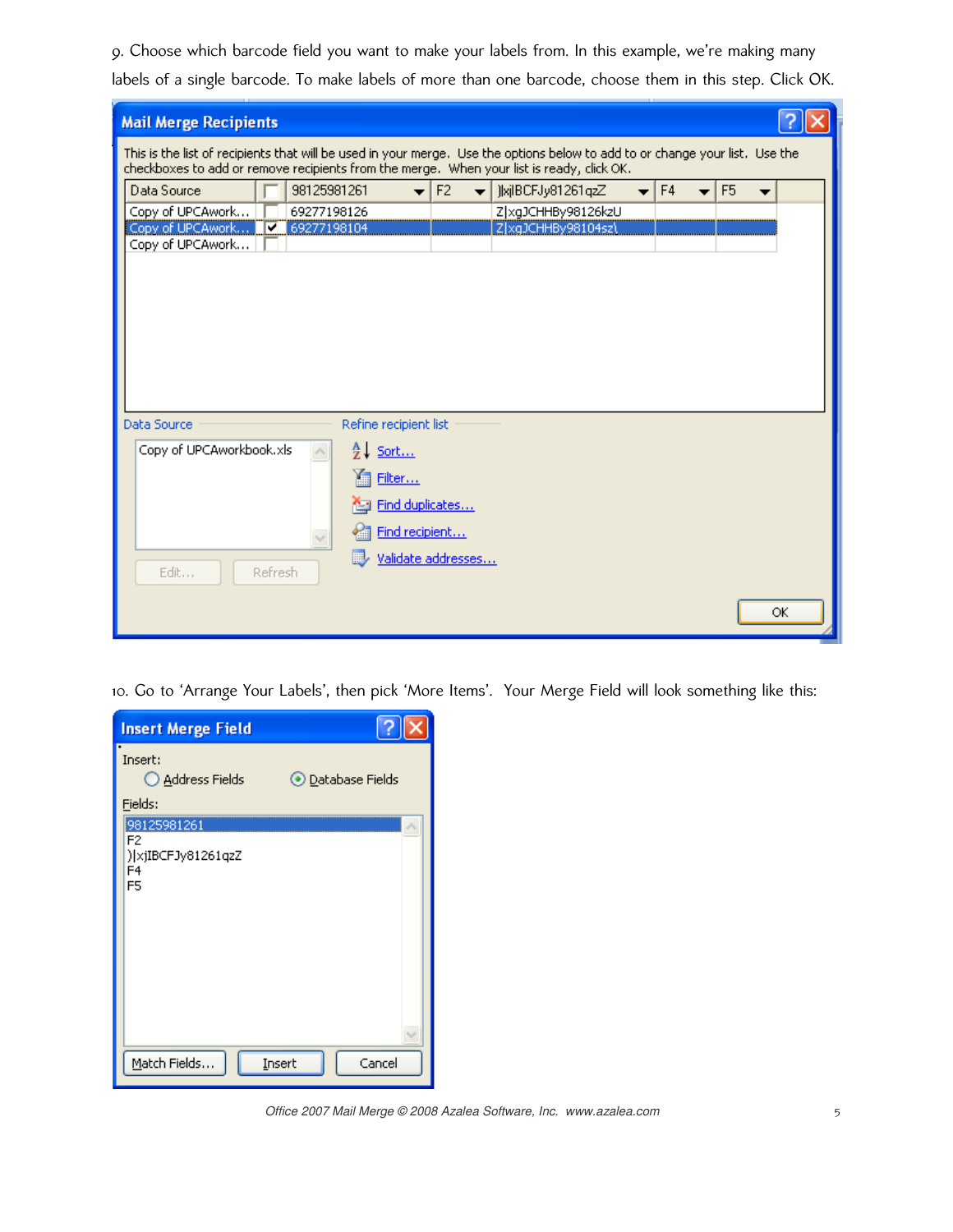11. Insert the string that looks like random characters. It's not. It's your encoded UPC data! Once inserted, choose 'Update all labels'. Your result should look like this:

|     | 츟<br>目り・じ<br>$\rightarrow$                                                                                                                                                           | Document5 - Microsoft Word                                                                                                          |                                                                                                                                                                           | <b>Table Tools</b>                                             |                                                                                                             | $\mathbf{x}$<br>п                                                                                                                                                                                                                                                                                                                                                                                                                                                                                                                                                                                                                                                                                                              |
|-----|--------------------------------------------------------------------------------------------------------------------------------------------------------------------------------------|-------------------------------------------------------------------------------------------------------------------------------------|---------------------------------------------------------------------------------------------------------------------------------------------------------------------------|----------------------------------------------------------------|-------------------------------------------------------------------------------------------------------------|--------------------------------------------------------------------------------------------------------------------------------------------------------------------------------------------------------------------------------------------------------------------------------------------------------------------------------------------------------------------------------------------------------------------------------------------------------------------------------------------------------------------------------------------------------------------------------------------------------------------------------------------------------------------------------------------------------------------------------|
|     | Home<br>Page Layout<br>Insert<br>Q<br>$\qquad \qquad =$<br>÷<br>Envelopes Labels<br><b>Start Mail</b><br>Select<br>Merge * Recipients * Recipient List<br>Start Mail Merge<br>Create | References<br>Mailings<br>E)<br>Edit<br>Highlight<br>Merge Fields Block                                                             | Review<br>View<br>Add-Ins<br>PRules <sup>*</sup><br>胃目<br>무금 Match Fields<br>Address Greeting Insert Merge<br>引 Update Labels<br>Line<br>Field *<br>Write & Insert Fields | Design<br>Layout<br><b>GALLOW</b><br>Preview<br><b>Results</b> | $\mathbb N$<br>$\frac{4}{2}$<br><b>Pa</b> Find Recipient<br>Auto Check for Errors<br><b>Preview Results</b> | $\bullet$<br>M<br>IŞ.<br>Finish &<br>Merge *<br>Finish                                                                                                                                                                                                                                                                                                                                                                                                                                                                                                                                                                                                                                                                         |
| $+$ | «xjlBCFJy81261qzZ»<br>и<br>«Next-<br>Record»«xjIBCFJy81261qzZ»¶<br>u<br>«Next-<br>Record»«xjIBCFJy81261qzZ»¶<br>Ħ                                                                    | «Next-<br>Record»«xjIBCFJy81261qzZ»¶<br>u<br>«Next-<br>Record»«xjIBCFJy81261qzZ»¶<br>u<br>«Next-<br>Record»«xjIBCFJy81261qzZ»¶<br>u | «Next-<br>Record»«xjIBCFJy81261qzZ»¶<br>«Next-<br>Record»«xjIBCFJy81261qzZ»¶<br>u<br>«Next-<br>Record»«xjIBCFJy81261qzZ»¶<br>u                                            | ы<br>п<br>۵<br>u                                               |                                                                                                             | <b>Za Mail Merge</b><br>$\mathbf{v} \times$<br><b>Arrange your labels</b><br>If you have not already done so,<br>lay out your label using the first<br>label on the sheet.<br>To add recipient information to<br>your label, click a location in the<br>first label, and then click one of<br>the items below.<br>Address block<br>n<br>B<br>Greeting line<br>Electronic postage<br>ьŧ<br>More items<br>When you have finished<br>arranging your label, click Next.<br>Then you can preview each<br>recipient's label and make any<br>individual changes.<br><b>Replicate labels</b><br>You can copy the layout of the<br>first label to the other labels on<br>the page by clicking the button<br>below.<br>Update all labels |
|     | «Next-<br>Record»«xjIBCFJy81261qzZ»¶<br>u                                                                                                                                            | «Next-<br>Record»«xjIBCFJy81261qzZ»¶<br>u                                                                                           | «Next-<br>Record»«xjIBCFJy81261qzZ»¶<br>u                                                                                                                                 |                                                                | $\star$<br>$\circ$<br>Ŧ                                                                                     | Step 4 of 6<br>Next: Preview your labels<br>Previous: Select recipients                                                                                                                                                                                                                                                                                                                                                                                                                                                                                                                                                                                                                                                        |
|     | Page: 1 of 1 Words: 35 $\leq$                                                                                                                                                        |                                                                                                                                     |                                                                                                                                                                           |                                                                | 日印日语目                                                                                                       | $\overline{v}$<br>Ð<br>$100% (-)$                                                                                                                                                                                                                                                                                                                                                                                                                                                                                                                                                                                                                                                                                              |
|     | <b>H</b> start<br>10 2 Microsoft Office                                                                                                                                              | 100%<br>Œ.<br>$\alpha$                                                                                                              | <b>◎ &amp; ● ■ ◎ ■</b> 5:06 AM                                                                                                                                            |                                                                |                                                                                                             |                                                                                                                                                                                                                                                                                                                                                                                                                                                                                                                                                                                                                                                                                                                                |

12. Choose preview and save your document.